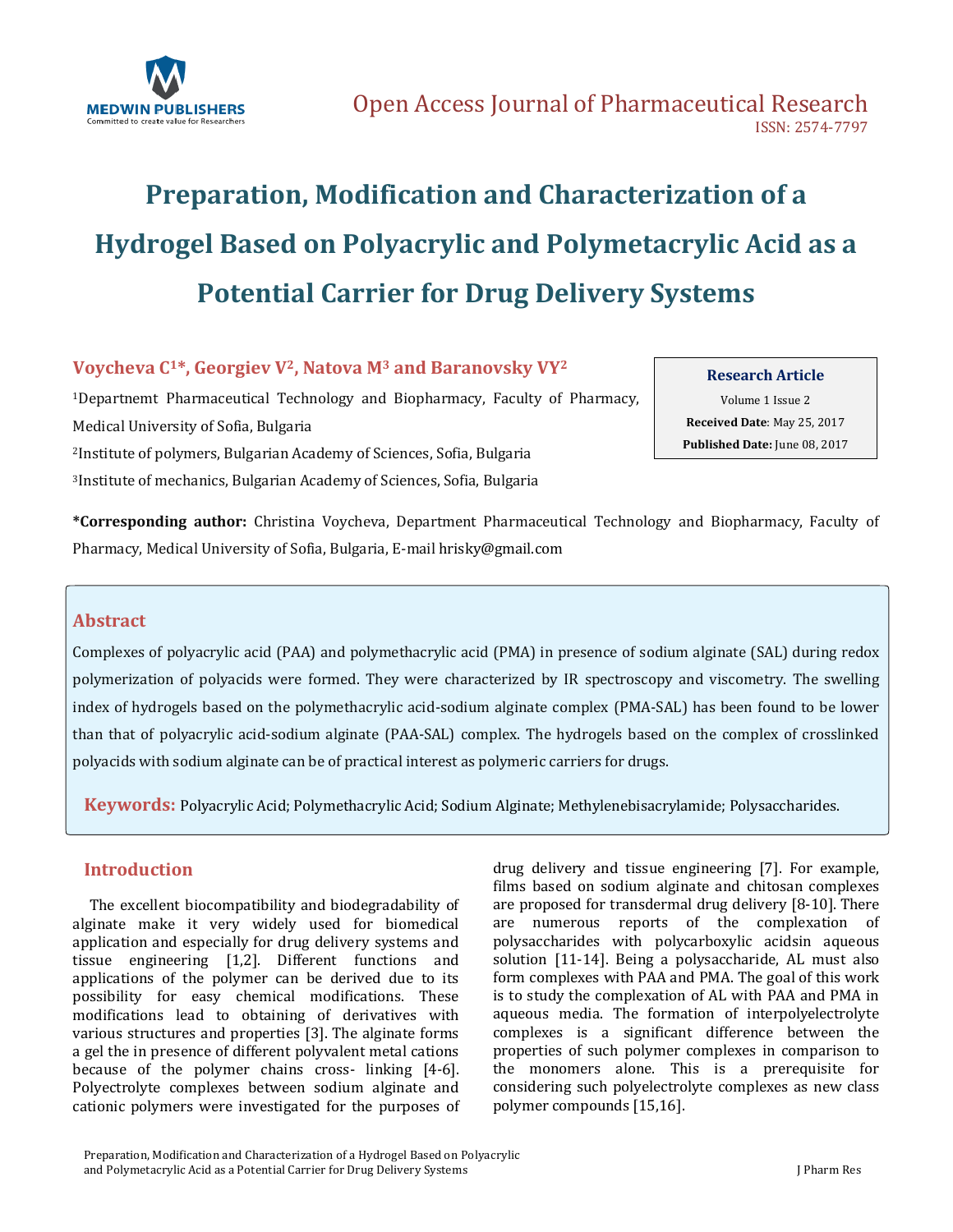### **Methods and Materials**

Sodium alginate was purchased from Sigma Aldrich, Germany.

Acrylic acid was purchased from Sigma Aldrich, Germany. Methacrylic acid was purchased from Sigma Aldrich, Germany.

N,Nmethylenebisacrylamide (MBAL) from Sigma Aldrich, Germany.

Ammonium persulfate  $(NH_4)_2S_2O_8$  was purchased from Sigma Aldrich, Germany.

Sodiummetabisulfite  $Na<sub>2</sub>S<sub>2</sub>O<sub>5</sub>$  was purchased from Sigma Aldrich, Germany.

#### **Preparation of Hydrogel**

 Hydrogels based on crosslinked PAA and AA were obtained by redoxpolymerization of acrylic acid (AAc) and metacrylic acid (Mac) in aqueous solutions of SAL using *N*,*N* - methylenebisacrylamide (MBAA) as a crosslinking agent and  $(NH_4)_2S_2O_8$  +  $Na_2S_2O_5$  as a redoxinitiator. Reaction mixtures of the following compositions were applied: 20 ml  $H_2O + 1g SAL + 1 ml$ AAc + 0.1 gMBAA + 0.005 g (NH<sub>4</sub>)<sub>2</sub>S<sub>2</sub>O<sub>8</sub> + 0.005 g Na<sub>2</sub>S<sub>2</sub>O<sub>5</sub> and 20 ml Н2О + 1 g SAL + 1 mL MAc +0.1 gMBAA + 0.005  $g (NH_4)_2S_2O_8 + 0.005 g Na_2S_2O_5.$ 

#### **Specific Viscosity Measurements**

 The viscosimetric measurements were performed using an Ubbelohde capillary viscometer with thermo stating accuracy of  $\pm$  0.1 $\degree$ C. SAL-polyacid complexes were obtained by mixing equal volumes of 0.1% aqueous solutions of the SAL and PA at 25°C on  $φ = [SAL] / [PA]$ , mass / mass ratio, where [SAL] is the mass concentration of SAL and  $[PA] = const = 0.01 g/dL$ .

#### **Infrared Spectroscopy (IR)**

 Hydrogels prepared by the method described above were dried and IR spectra were measured with spectrometer Nickolet 400.

#### **Swelling Index Determination**

 Hydrogels prepared by the method described above were dried and milled. The obtained powder is tableted on a tablet press. Tablets have a diameter of 8 mm and mechanical strength average 30N. To estimate swelling indices Q, tablets were placed into aqueous solutions with required pH value. The Q value was calculated by the formula  $Q = (m - m_0)/m_0$ , where m and m<sub>0</sub> are the masses of a sample swollen to the equilibrium state and an initial dry complex, respectively.

#### **Results and Discussion**

Dependences of specific viscosity  $\eta_{\text{sp}}$  of aqueous mixed solution of SAL with PAA and PMA at a constant concentration of a polyacid (PA) on the  $\varphi = [SAL]/ [PA]$ , mass/mass ratio, where [SAL] is the mass concentration of SAL and  $[PA] = \text{const} = 0.01 \text{ g/dL}$  is shown on the Figure 1.



Figure 1: Dependence of specific viscosity  $\eta_{sp}$  on  $\varphi$  for mixed aqueous solution of free SAL ■ and aqueous solution of PAA with AA  $\bullet$  and PMA with SAL $\blacktriangle$  at C<sub>PA</sub>= 0.01 g/L and 25С.

 Data show that SAL forms complexes with PAA and PMA in aqueous solution. At low concentrations, the system forms true solution without gelation. The incorporation of SAL macromolecules into a solution of a free PA leads to a decrease in solution  $\eta_{sp}$ . This effect results from the formation of PA-SAL complex particles, which have a more compact conformation than initial PAA or PMA macromolecules have. The compaction of the complex particles is caused by the formation of hydrogen bonds between COOH groups of a PA and COOH groups of SAL. The value of  $\varphi$  that corresponds to the minimum of the  $\eta_{sp}(\varphi)$  dependence is in consistence with the composition of a PA/SAL complex. At this value of ϕ, the number of hydrogen bonds between COOH groups of a polyacid and COOH groups of SAL in the complex is far from maximum, because of steric hindrances. The following gradual increase in the viscosity of the system is due to the accumulation of free SAL this is confirmed by the concentration dependence of  $\eta_{sp}$  for solutions of free SAL.

Voycheva C, et al. Preparation, Modification and Characterization of a Hydrogel Based on Polyacrylic and Polymetacrylic Acid as a Potential Carrier for Drug Delivery Systems. J Pharm Res 2017, 1(2): 000112.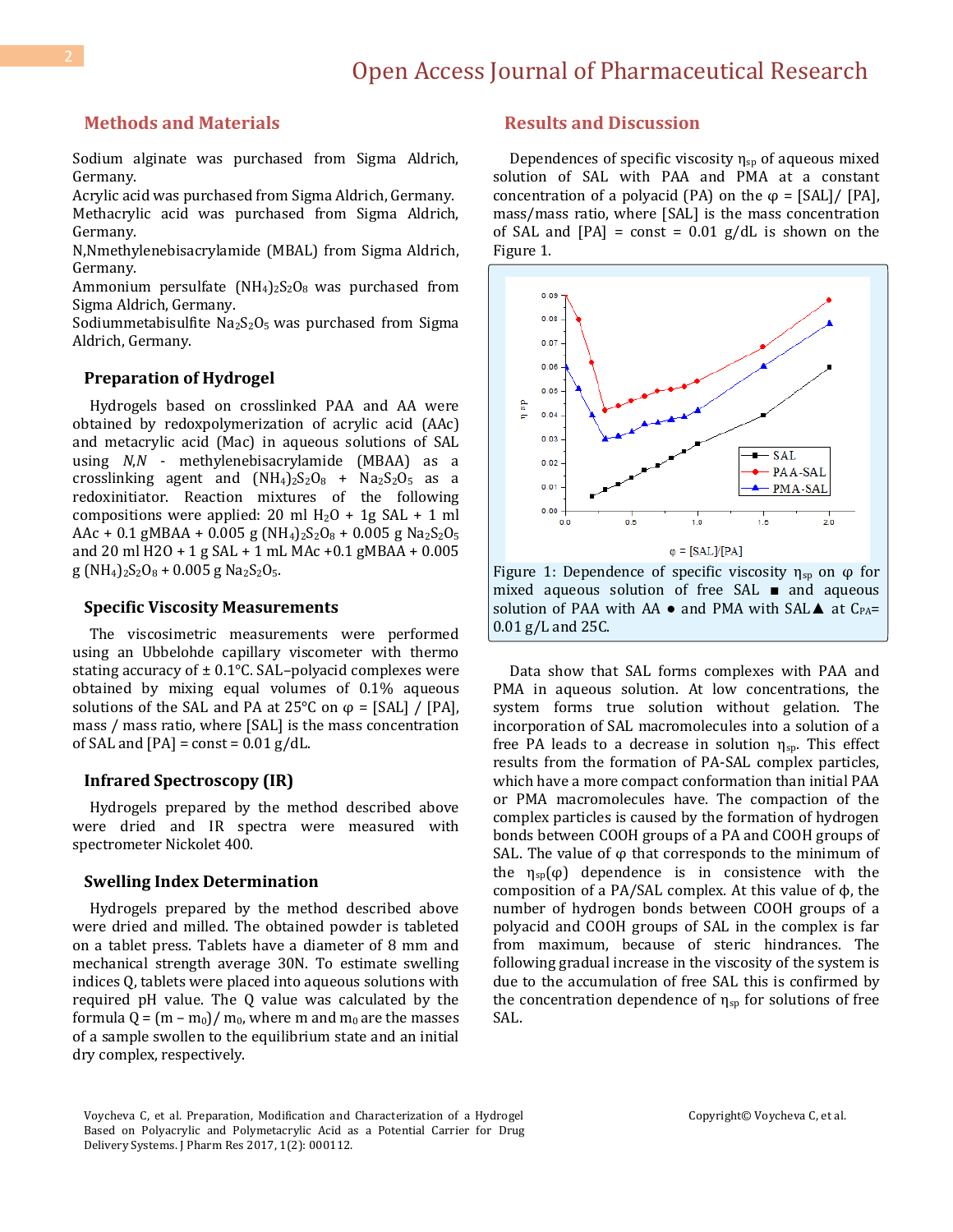Figure 2**:** Dependences of swelling index *Q* on medium pHfor different hydrogel samples: free SAL (1), PAA/SAL complex (2), PMA/SALcomplex (3), cross-linked PAA + SAL (4) and cross- linked PAA + SAL (5).

 The formation of hydrogen bond between SAL, PAA and PMA can be proven also by the IR spectra of the polymers alone and the spectrum of IPC (PAA-SAL and PMA-SAL) [17]. The absorption band at 1711 cm<sup>-1</sup>, which corresponds to the stretching vibrations νC=O in free PAA, shifts to 1736 cm<sup>-1</sup> upon its complexation with SAL. The  $vC=0$  band of free PMA visible at 1703 cm<sup>-1</sup> shifts to 1717 cm<sup>-1</sup> for the complex with SAL. The formation of a chemical (covalent or hydrogen) bond between the functional groups of interacting polymers increases the energy required for the excitation of stretching vibrations in a complexed functional group. Therefore, the stretching vibrations νC=O in PAA, PMA and SAL shift to the region of higher frequencies in our case.

 Dependences of swelling indices Q of hydrogels based on (1) free SAL and (2) PMA/SAL and (3) PAA/SAL complexes on the pH of an aqueous mediumis shown on Figure 2. The values of Q depend on pH, because SAL, PAA and PMA macromolecules contain weakly acidic groups. Тhe degree of ionization of hydrogels containing pendent carboxyl groups increases at high pH, leading to increased electrostatic repulsions between negatively-charged carboxyl groups, thus resulting in a great swelling degree in response to basic conditions. Absolute value of Q for the hydrogel of the PMA/SAL complex is lower than that for the hydrogel of free SAL. This is due to hydrophobic interactions performed during the complexation between PMA and SAL. The PAA/SAL complex is thermodynamically less stable than the PMA/SAL

complex caused by the fact that the presence of  $CH<sub>3</sub>$ groups in PMA monomer units enhances the hydrophobic interactions upon the complexation with SAL. The PAA/SAL complex swells to a greater extent at comparable value of pH. Hydrogel of the complex between crosslinked PAA and linear SAL remains sensitive to pH, but at the same time, retains its structural integrity. At  $pH \approx 8$  complex loses its mechanical strength form a dispersion of insoluble particles. The swelling of the hydrogel based on the complex of crosslinked PAA and SAL is of a reversible character. Upon a reduction in pH from 10 to 4 during the back titration of the hydrogel, the dependence of its swelling index Q on pH coincides with curve for the direct titration of the hydrogel. It can be concluded that the hydrogel based on crosslinked PAA and SAL is a pH sensitive structural stable system.

#### **Conclusion**

 Using IR spectroscopy and viscometry, it has been shown that PAA and PMA form complexes with SAL in aqueous solutions. The complexation is realized via hydrogen bonding between nondissociated COOH groups of the polyacids and COOH groups of the polysaccharides. In the case of SAL-PMA complexation, hydrophobic interactions play an essential role in the stabilization of the complex. The PAA and PMA complexes with SAL represent hydrogels. The hydrogels based on complexes of crosslinked PAA and PMA with SAL represent systems sensitive to pH and can be used as polymeric carriers for pharmaceutically active compounds.

#### **References**

- 1. [Stevens MM, Qanadilo HF, Langer R, Shastri VP](https://www.ncbi.nlm.nih.gov/pubmed/14609677)  [\(2004\) A rapid-curing alginate gel system: Utility in](https://www.ncbi.nlm.nih.gov/pubmed/14609677)  [periosteum-derived cartilage tissue engineering.](https://www.ncbi.nlm.nih.gov/pubmed/14609677)  Biomaterials [25\(5\): 887-894.](https://www.ncbi.nlm.nih.gov/pubmed/14609677)
- 2. [Peppas NA, Hilt JZ, Ali K, Robert L \(2006\) Hydrogels](http://onlinelibrary.wiley.com/doi/10.1002/adma.200501612/full)  [in biology and medicine: From molecular principles](http://onlinelibrary.wiley.com/doi/10.1002/adma.200501612/full)  [to bionanotechnology. Advanced Materials 18\(11\):](http://onlinelibrary.wiley.com/doi/10.1002/adma.200501612/full)  [1345-1360.](http://onlinelibrary.wiley.com/doi/10.1002/adma.200501612/full)
- 3. [Kuo CK, Ma PX \(2001\) Ionically crosslinked alginate](https://www.ncbi.nlm.nih.gov/pubmed/11219714)  [hydrogels as scaffolds for tissue engineering: Part 1.](https://www.ncbi.nlm.nih.gov/pubmed/11219714)  [Structure, gelation rate and mechanical properties.](https://www.ncbi.nlm.nih.gov/pubmed/11219714)  [Biomaterials 22\(6\):](https://www.ncbi.nlm.nih.gov/pubmed/11219714) 511-521.
- 4. [Morch YA, Donati I, Strand BL, Skjak Baek G](https://www.ncbi.nlm.nih.gov/pubmed/16677028) (2006) Effect of Ca<sup>2+</sup>, Ba<sup>2+</sup> and Sr<sup>2+</sup> on alginate microbeads. [Biomacromolecules 7\(5\):](https://www.ncbi.nlm.nih.gov/pubmed/16677028) 1471-1480.